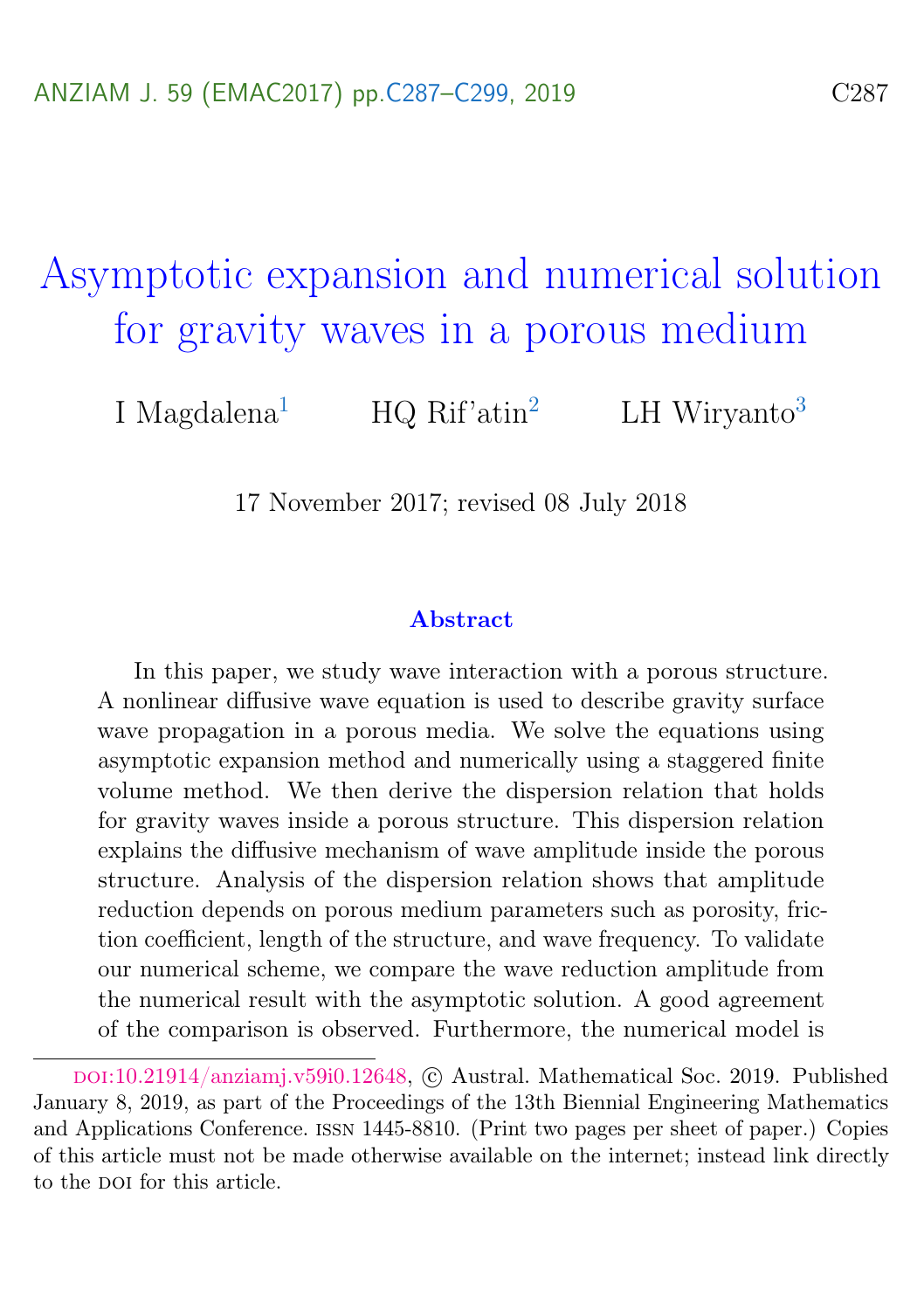<span id="page-1-1"></span>employed to investigate the effectiveness of porous media in dissipating wave energy of an incoming wave. The results from this paper can be used to determine the optimum dimension of the porous medium so that the incoming wave can be reduced as much as possible to protect shoreline.

Subject class: 76S05;81U30;35L05

Keywords: nonlinear diffusive wave equation; asymptotic expansion method; dispersion relation; staggered finite volume method

## **Contents**

|                   | 1 Introduction                     | C <sub>288</sub> |
|-------------------|------------------------------------|------------------|
|                   | 2 Governing equations              | C <sub>289</sub> |
|                   | 3 Asymptotic expansion solutions   | C <sub>291</sub> |
|                   | 4 A staggered finite volume method | C <sub>293</sub> |
|                   | <b>5</b> Numerical simulation      | C <sub>295</sub> |
|                   | <b>6</b> Conclusions               | C297             |
| <b>References</b> |                                    | C298             |

## <span id="page-1-0"></span>1 Introduction

Study on wave propagation passing through an emerged porous media has many practical applications in coastal and ocean engineering. One function of this porous structure is as a breakwater. Nowadays, mangrove forest as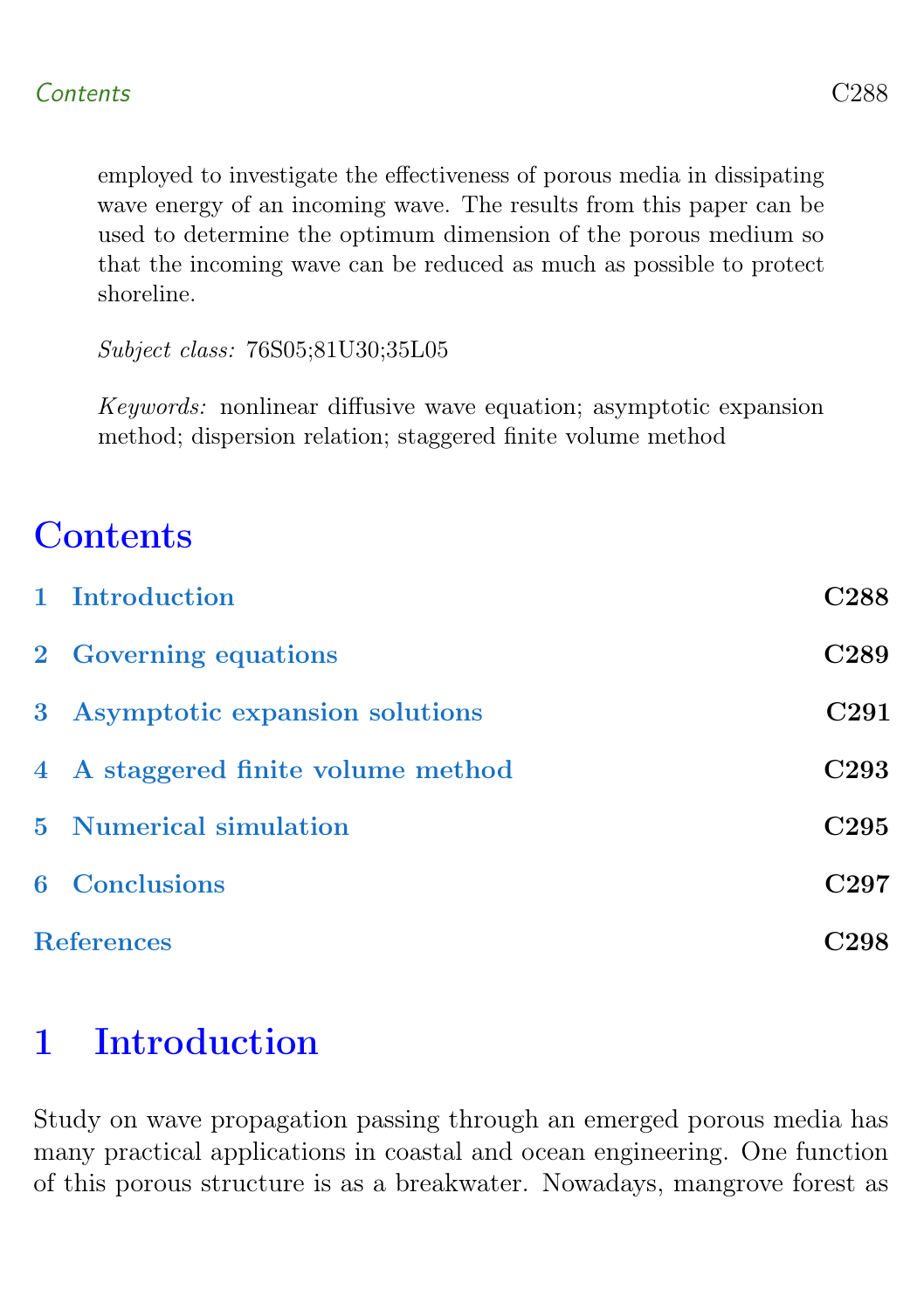#### <span id="page-2-1"></span>2 Governing equations C289

an emerged porous media has been planted in several beach areas for coastal protection. An emerged porous structure as a breakwater functions to reduce the amplitude of waves propagating through the structure. There is some research in this area, such as by Sollitt and Cross [\[9\]](#page-12-1), Madsen [\[5\]](#page-12-2), and Sulisz [\[10\]](#page-12-3), where researchers have developed a mathematical model for waves propagation in a porous structure and studied wave reflection and transmission from the porous structures. Some researchers such as Fernando, et al [\[1\]](#page-11-1), Van Gent [\[11\]](#page-12-4), Lynett, et al [\[4\]](#page-12-5), Pengzhi Lin and Karunarathna [\[2\]](#page-11-2), Liu, et al [\[3\]](#page-11-3), and Scarlatos and Singh [\[8\]](#page-12-6) studied wave interaction with a porous structure experimentally and numerically using mild slope equation or potential theory with linear friction. Here, we investigate wave damping inside a porous media by using a simpler model that is based on a shallow water type model. We modified the shallow water equation by including fully non-linear frictional dissipation. However, by including nonlinear terms, the equation becomes relatively difficult to solve analytically. Therefore, we propose an asymptotic expansion approach to solve the equation. Once this is performed, we propose a non-dissipative numerical scheme based on a staggered finite volume method to solve our modified shallow water equations numerically. With this, we can further our study by implementing our numerical scheme to simulate wave in the porous media to investigate the wave reduction by a porous medium. Our relatively simple approach can now provide solutions that could be useful in practice, in either an operational or strategic manner for coastal protection using porous media.

## <span id="page-2-0"></span>2 Governing equations

In this section, the governing equation of the flow inside a porous medium will be discussed. The model we used here is based on our previous model that has been explained briefly in [\[6\]](#page-12-7). In our previous research, we divided the water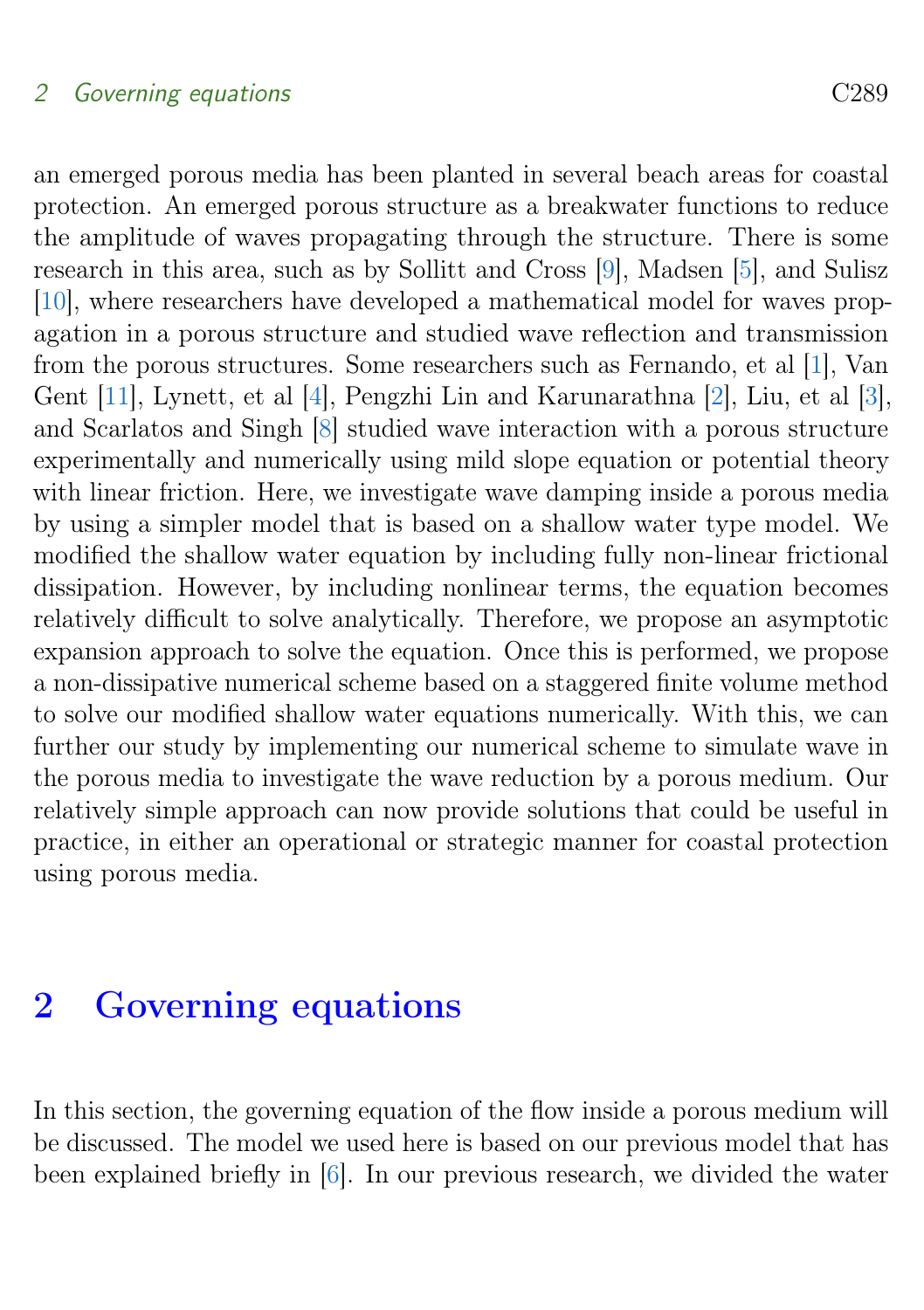<span id="page-3-1"></span>

<span id="page-3-0"></span>Figure 1: Sketch of the domain

domain into three regions: two free regions  $\Omega_1, \Omega_3$  and one porous region  $\Omega_2$ , see Figure [1.](#page-3-0) In this research, we will focus on free surface elevation inside the porous region  $\Omega_2$ .

Let  $\eta$  and  $\mu$  denote surface elevation and horizontal fluid velocity, respectively. For the flow in porous media with dimensionless porosity  $n$ , the rate of change of the free surface  $\eta$  depends on the filtered velocity  $\frac{\mu}{n}$ . The porosity  $n$  is  $0 \le n \le 1$ . Porosity  $n = 1$  means there is no porous media, and  $n = 0$ is for rigid structure. We consider a shallow water type model over a flat bottom topography d that consists of mass conservation and momentum balance. In the momentum equation, we add a resistance term to the porous media. Here, we implement a frictional force as a resistance formulated by Dupuit-Forchheimer  $(\alpha + \beta |u|)u$  as written in [\[11\]](#page-12-4). Hence, the full governing equations in the porous media are:

$$
\eta_t + \frac{d}{n} u_x = 0,\t\t(1)
$$

$$
\frac{1}{n}u_t + g\eta_x = -(\alpha + \beta |u|)u,
$$
\n(2)

with q as the gravitational acceleration. The coefficient  $\alpha$  expresses the laminar flow resistance whereas β expresses the turbulent flow resistance.

In order to observe long waves on shallow water, we introduce the scaled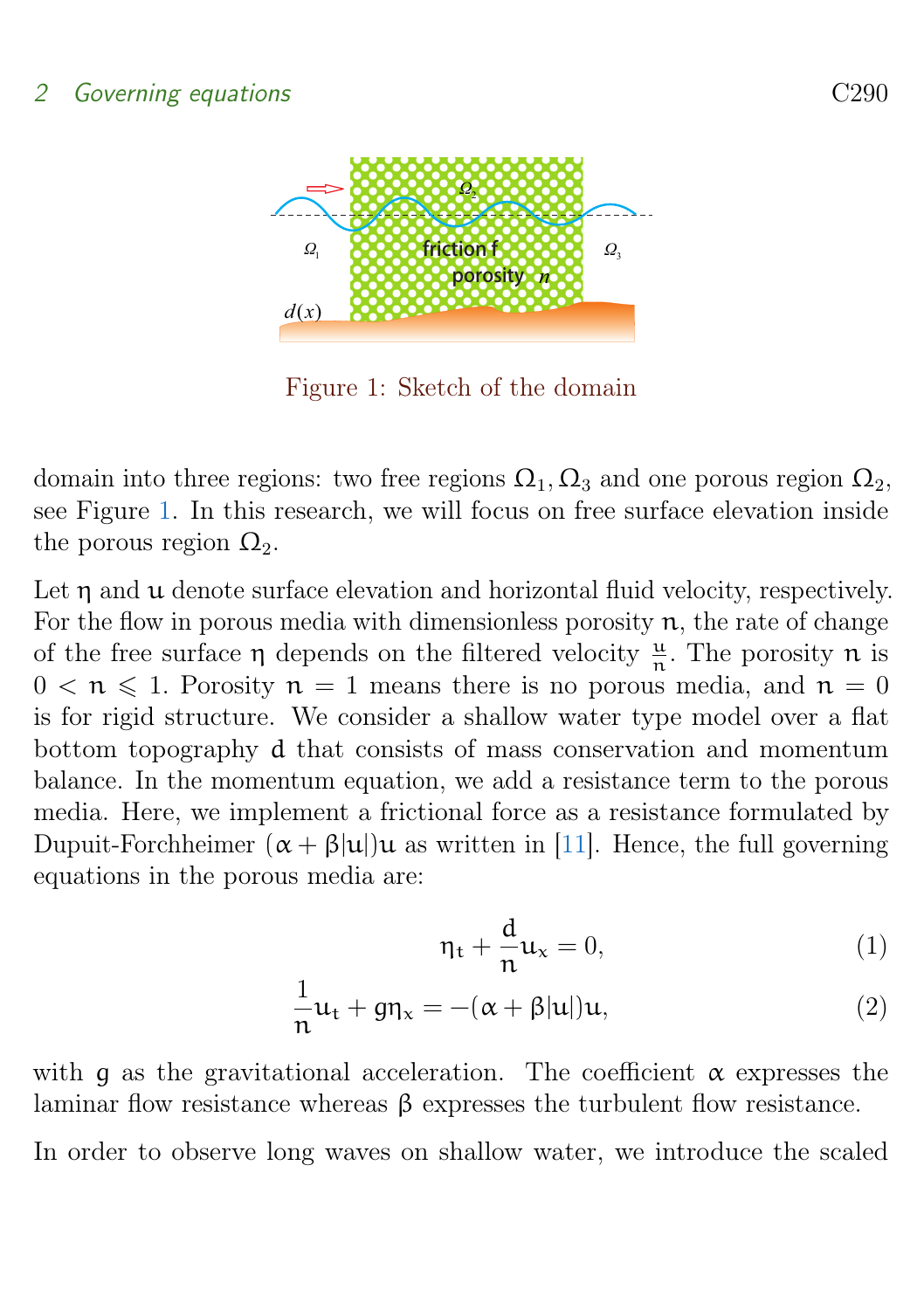variables

$$
\bar{x} = \frac{x}{L}, \quad \bar{t} = \frac{\sqrt{gd}}{L}t, \quad \bar{\eta} = \frac{\eta}{\alpha}, \quad \bar{u} = \frac{d}{a\sqrt{gd}}u, \quad \bar{\alpha} = \frac{L}{\sqrt{gd}}\alpha, \quad \bar{\beta} = L\beta
$$

, where L and a represent wavelength and amplitude. When simplifying we omit the overbars, and utilize small parameter  $\varepsilon = \alpha/d$ . Therefore the governing equation [\(1\)](#page-3-0) and [\(2\)](#page-3-0) become

$$
\eta_t + \frac{1}{n} u_x = 0,\t\t(3)
$$

$$
\frac{1}{n}u_t + \eta_x = -(\alpha + \varepsilon \beta |u|)u.
$$
 (4)

## <span id="page-4-0"></span>3 Asymptotic expansion solutions

In this section, we derive the asymptotic solution for the non-linear porous shallow water equations. We assume the wave is a monochromatic wave with wave number k with a certain frequency  $\omega$ . Now, we seek the solution of equation [\(3\)](#page-3-0) and [\(4\)](#page-3-0) in the following perturbation forms:

$$
\eta = \eta_0 + \varepsilon \eta_1 + O(\varepsilon^2),\tag{5}
$$

$$
\mathfrak{u} = \mathfrak{u}_0 + \varepsilon \mathfrak{u}_1 + \mathcal{O}(\varepsilon^2). \tag{6}
$$

We implement the asymptotic expansion method to solve our governing equations  $(1, 2)$  $(1, 2)$  $(1, 2)$ . Substituting  $(5-6)$  to  $(1, 2)$ , we obtain

$$
\eta_{0t} + \frac{1}{n}u_{0x} + \varepsilon \left(\eta_{1t} + \frac{1}{n}u_{1x}\right) \approx 0, (7)
$$

$$
\frac{1}{n}u_{0t} + \eta_{0x} + \alpha u_0 + \varepsilon \left(\frac{1}{n}u_{1t} + \eta_{1x} + \alpha u_1 + \beta u_0^2\right) + 2\varepsilon^2 \beta u_0 u_1 + \varepsilon^3 u_1^2 \approx 0. \tag{8}
$$

Collecting order O(1) terms yields

$$
\eta_{0t} + \frac{1}{n} u_{0x} = 0,\t\t(9)
$$

$$
\frac{1}{n}u_{0t} + \eta_{0x} + \alpha u_0 = 0.
$$
 (10)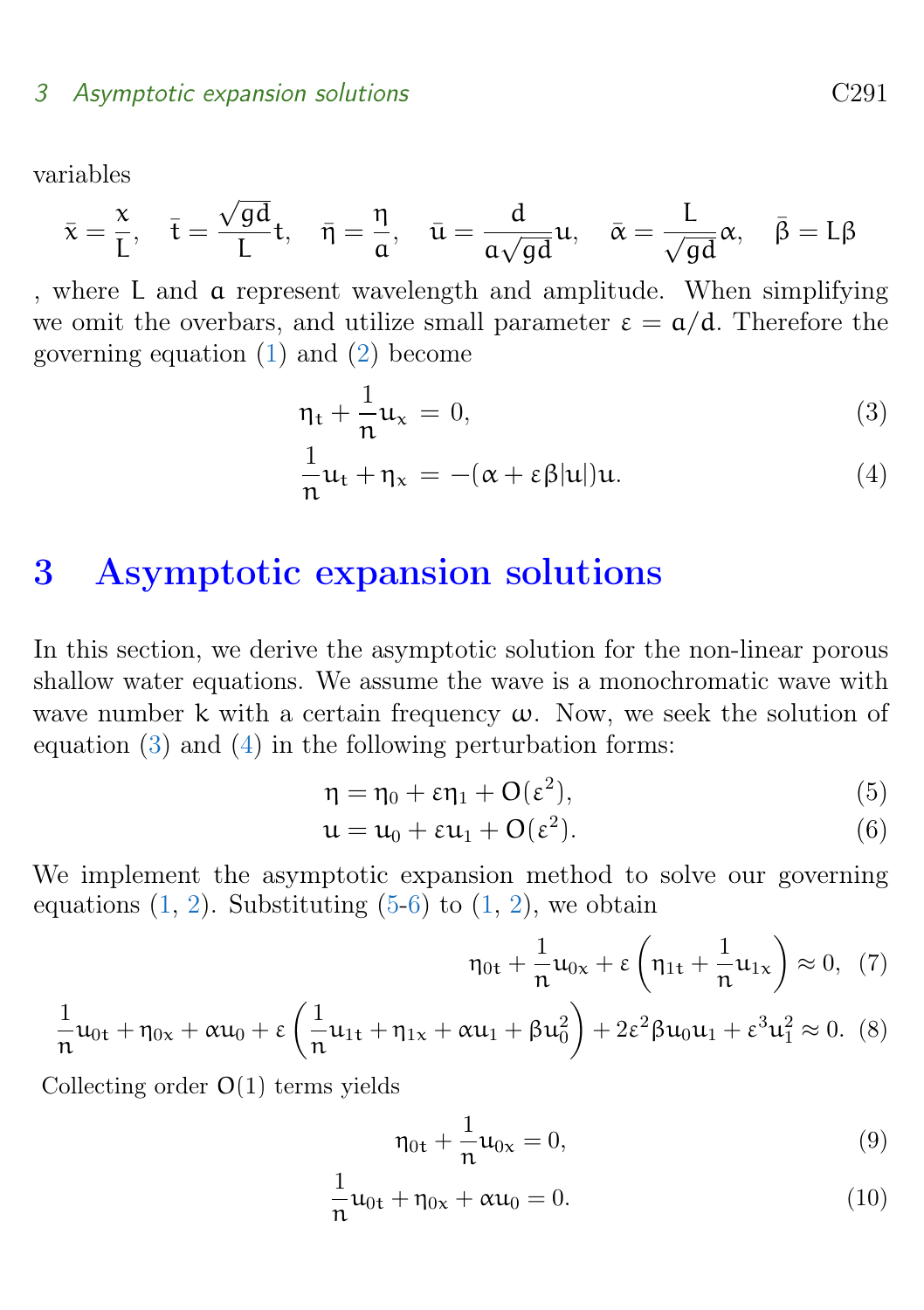#### <span id="page-5-2"></span>3 Asymptotic expansion solutions C292

Solving the corresponding equations starting from the first  $O(1)$  terms above and assuming  $\eta_0(x, t) = F(x)e^{i\omega t}$  and  $u_0(x, t) = G(x)e^{i\omega t}$ , the explicit approximate expression of  $\eta_0$  and  $\mu_0$  is then obtained as follows:

$$
\eta_0(x,t) = a_1 e^{i(kx + \omega t)} + a_2 e^{-i(kx - \omega t)},
$$
\n(11)

$$
u_0(x,t) = \frac{n}{\sqrt{1-it}} (a_1 e^{i(kx+\omega t)} - a_2 e^{-i(kx-\omega t)}).
$$
 (12)

Wave number in a porous media k follows this dispersion relation

<span id="page-5-0"></span>
$$
k^2 = \omega^2 (1 - i\alpha n/\omega). \tag{13}
$$

Using the assumption that was used in Madsen and White (1976) [\[5\]](#page-12-2), we approximate  $\alpha = f \frac{\omega}{n}$  $\frac{\omega}{n}$ . Thus the wave number in equation [\(13\)](#page-5-0) is

<span id="page-5-1"></span>
$$
\frac{\omega^2}{gk} = \frac{k}{g(1 - \mathrm{i}f)}.\tag{14}
$$

Collecting order  $O(\epsilon)$  terms, we have

1

$$
\eta_{1t} + \frac{1}{n} u_{1x} = 0, \tag{15}
$$

$$
\frac{1}{n}\mathfrak{u}_{1t} + \eta_{1x} + \alpha \mathfrak{u}_1 + \beta \mathfrak{u}_0^2 = 0.
$$
 (16)

Let  $\eta_1(x,t) = C(x)H(t)$  and  $u_1(x,t) = u_{1h}(x,t) + u_{1h}(x,t)$ , where  $u_{1h}(x,t) =$  $D_h(x)H_h(t)$  and  $u_{1nh}(x,t) = D_{nh}(x)H_{nh}(t)$ . Substitute these functions for  $\eta_1$ and  $u_1$  to equations [\(15-16\)](#page-5-1). This will yield

$$
H'C + \frac{d}{n}HD' = 0,
$$
\n(17)

$$
\frac{1}{n}H'D + gC'H + \alpha DH + \beta u_0^2 = 0.
$$
 (18)

The homogeneous case  $u_0^2 = 0$ , we use anzat for  $H_h(t)$  is  $e^{i\omega t}$ , then the equation [\(17\)](#page-5-1) and [\(18\)](#page-5-1) without  $\beta u_0^2$  and using definition  $\alpha = f \frac{\omega}{n}$  $\frac{\omega}{n}$  become

$$
C(x) = -\frac{d}{i\omega n}D_x,\tag{19}
$$

$$
D_{xx} + k^2 D = 0.
$$
 (20)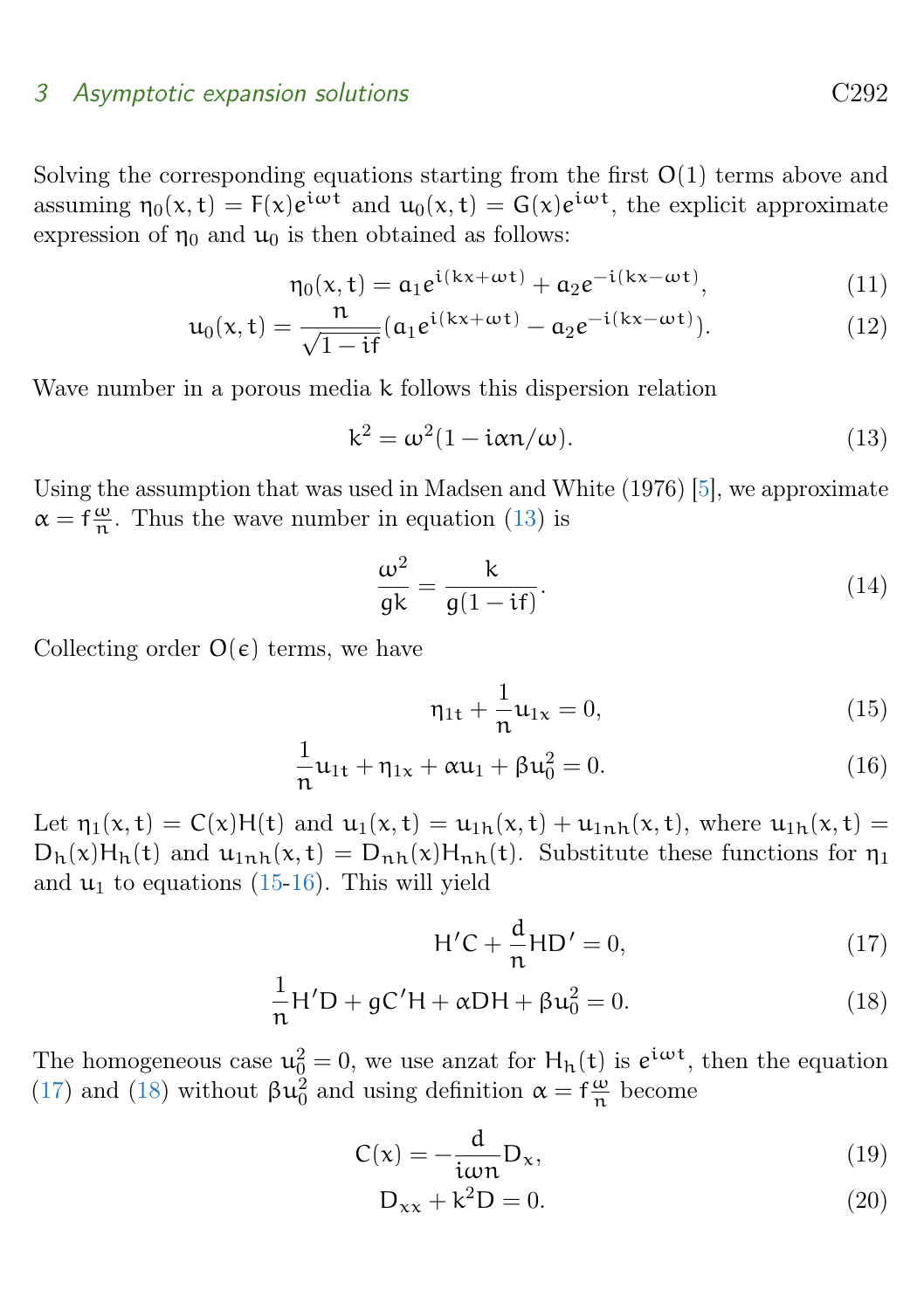#### 4 A staggered finite volume method C293

The homogeneous solution of equation [\(20\)](#page-5-1) is

$$
D_h(x) = a_3 e^{-ikx} + a_4 e^{ikx},
$$

with k following the dispersion relation  $(13)$ . Further, we are looking for the non-homogeneous solution for equation [\(18\)](#page-5-1). For the non-homogeneous case, we assume our  $H_{n,h}(t) = e^{2i\omega t}$  that correlated with non-homogeneous term  $u_0^2$ . Using undetermined coefficient method and substituting solution of  $u_0$  from equation [\(12\)](#page-4-0) we obtain

$$
U_{1_{n h}}(x,t)=(\alpha_5 e^{-2i(kx-\omega t)}+\alpha_6 e^{2i\omega t}+\alpha_7 e^{2i(kx+\omega t)}),
$$

where

$$
a_5 = \frac{\mathrm{in}\beta}{\omega} \frac{1}{-3(1-\mathrm{i}t)} a_1^2,\tag{21}
$$

$$
\mathfrak{a}_6 = \frac{2\mathrm{in}\beta}{\omega} \frac{1}{(1-\mathrm{i}\mathrm{f})} \mathfrak{a}_1 \mathfrak{a}_2,\tag{22}
$$

$$
\mathfrak{a}_7 = \frac{\mathrm{in}\beta}{\omega} \frac{1}{-3(1-\mathrm{if})} \mathfrak{a}_2^2. \tag{23}
$$

Substitute  $C(x)$ ,  $u_{1h} + u_{1nh}$ , we will obtain solution for  $\eta_1$  and  $u_1$ .

## <span id="page-6-0"></span>4 A staggered finite volume method

In this section, we will solve equations [\(3\)](#page-3-0) and [\(4\)](#page-3-0) numerically. To get the real amplitude reduction by the porous structure quantitatively accurate, we need a numerical scheme that doesn't include error damping. Here, a numerical finite volume method on a staggered grid will be implemented to simulate a diffusive wave in a porous medium. Consider the equation for gravity waves in a porous media  $(3, 4)$  $(3, 4)$  $(3, 4)$  in domain  $[0, Lx]$ . We discretize the porous domain in a staggered way  $0 = x_{1/2}, x_1, \ldots, x_{Nx+1/2} = Lx$ . Mass conservation [\(1\)](#page-3-0) is approximated at a cell centered at  $x_i$  whereas momentum conservation [\(2\)](#page-3-0) is approximated at a cell centered at  $x_{i+1/2}$ , see Figure [2.](#page-7-0) In this setting, values of  $\eta$  will be computed at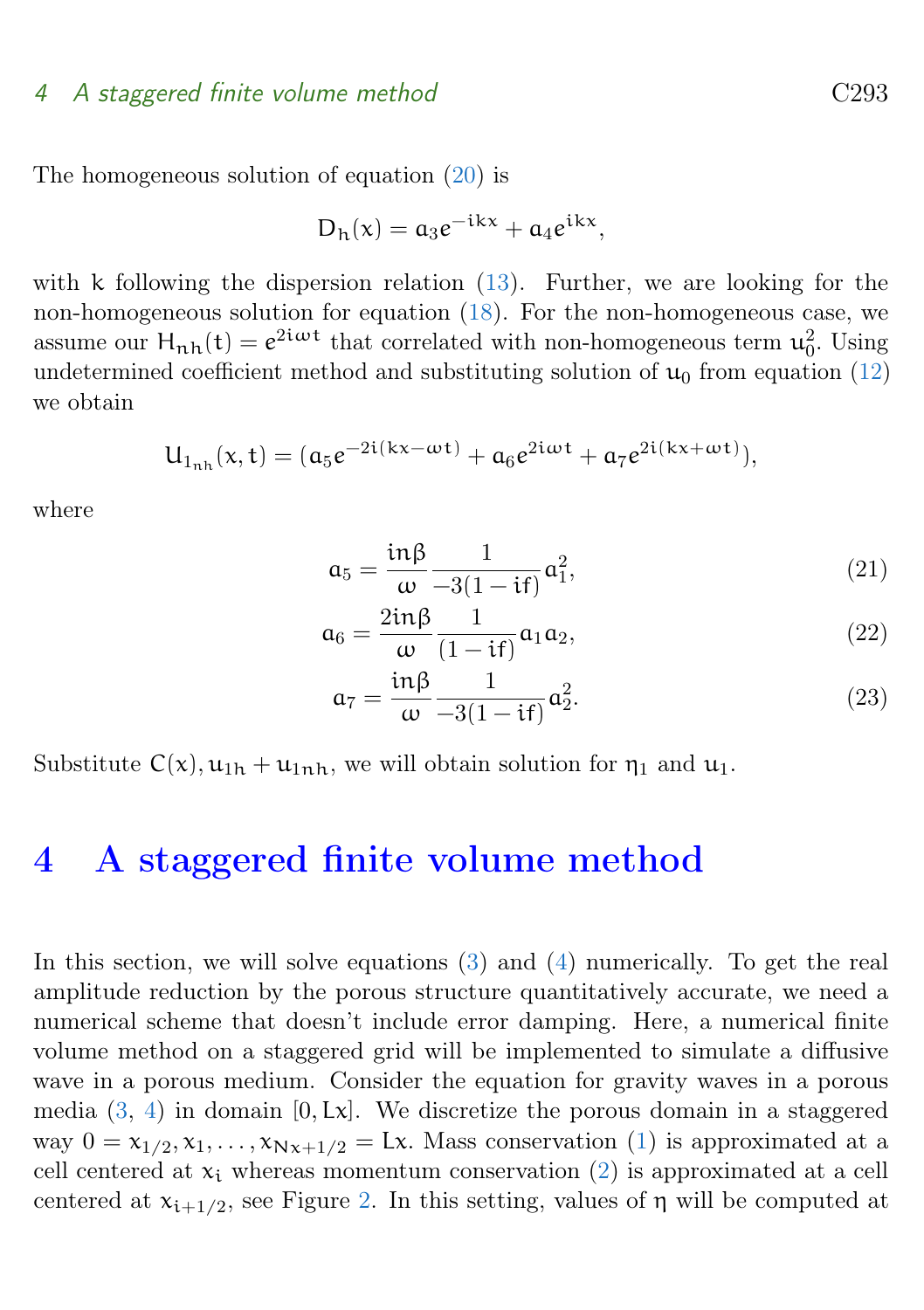#### <span id="page-7-1"></span>4 A staggered finite volume method C294

every full grid points  $x_i$ , with  $i = 1, 2, ..., Nx$  using mass conservation [\(24\)](#page-6-0). Velocity **u** will be computed at every staggered grid points  $x_{i+\frac{1}{2}}$ , with  $i = 1, 2, ..., Nx - 1$ using momentum equation [\(25\)](#page-6-0). Approximate equations are then

$$
\frac{\eta_i^{n+1} - \eta_i^n}{\Delta t} + \frac{1}{n} \frac{\mu_{i+1/2}^n - \mu_{i-1/2}^n}{\Delta x} = 0, \qquad (24)
$$

$$
\frac{\frac{1}{n}\mathfrak{u}_{i+1/2}^{n+1} - \frac{1}{n}\mathfrak{u}_{i+1/2}^{n}}{\Delta t} + \frac{\eta_{i+1}^{n+1} - \eta_i^{n+1}}{\Delta x} + (\alpha + \beta |\mathfrak{u}|^n)|_{i+1/2}\mathfrak{u}_{i+1/2}^{n+1} = 0. \tag{25}
$$

In case a fully nonlinear friction term is used, then discretize the form of  $(\alpha + \beta |u|)u$ by implementing the Picard linearization  $(\alpha + \beta |u^n)u^{n+1}$ .

Further, to simulate the gravity waves in the free water area, the approximate equations are just [\(24\)](#page-6-0) and [\(25\)](#page-6-0) with  $n = 1$  and  $f = 0$ .



<span id="page-7-0"></span>Figure 2: Illustration of staggered grid with cell  $[x_{i-\frac{1}{2}}, x_{i+\frac{1}{2}}]$  for mass conservation and cell  $[x_{i-1}, x_i]$  for momentum equation.

Here, we derive stability condition for  $(24, 25)$  $(24, 25)$  $(24, 25)$ . Note that the friction term is calculated implicitly in order to avoid a more restricted stability condition. Let  $\eta_i^n = \rho^n e^{iaj}, \overline{u_{j+\frac{1}{2}}^n} = r^n e^{ia(j+\frac{1}{2})}$  and substitute these into [\(24\)](#page-6-0) and [\(25\)](#page-6-0). This leads to

$$
\begin{pmatrix}\n1 & 0 \\
\frac{\Delta t}{\Delta x} 2i \sin \frac{a}{2} & 1\n\end{pmatrix}\n\begin{pmatrix}\n\rho^{n+1} \\
r^{n+1}\n\end{pmatrix} =\n\begin{pmatrix}\n1 & -\frac{\Delta t}{\Delta x} 2i \sin \frac{a}{2} \\
0 & 1\n\end{pmatrix}\n\begin{pmatrix}\n\rho^n \\
r^n\n\end{pmatrix},
$$
\n
$$
\begin{pmatrix}\n\rho^{n+1} \\
r^{n+1}\n\end{pmatrix} = A \begin{pmatrix}\n\rho^n \\
r^n\n\end{pmatrix}.
$$

or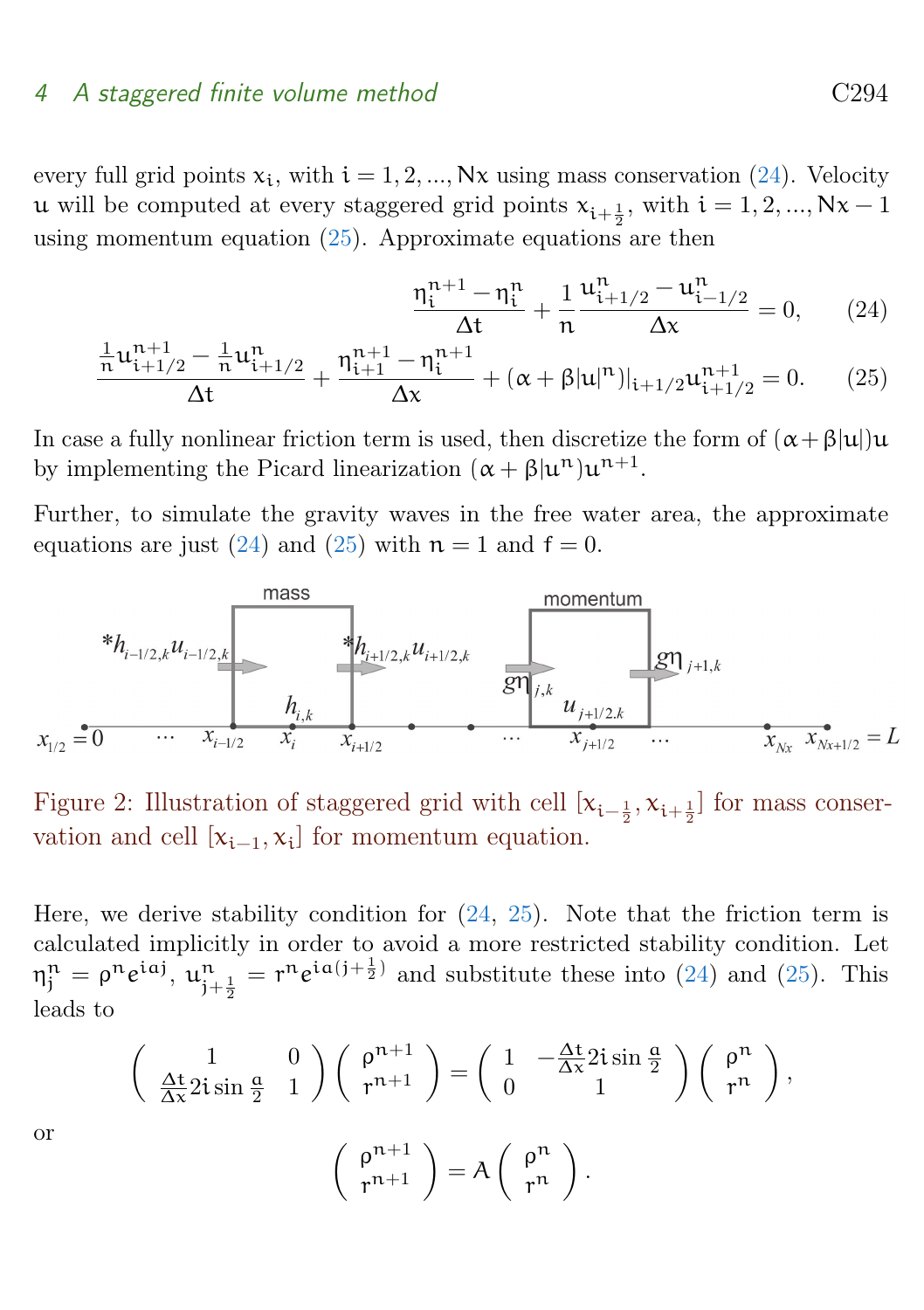#### 5 Numerical simulation C295

The multiplication of matrix A is

$$
A = \begin{pmatrix} 1 & -\frac{\Delta t}{\Delta x} 2i \sin \frac{\alpha}{2} \\ -\frac{\Delta t}{\Delta x} 2i \sin \frac{\alpha}{2} & 1 - \left(\frac{\Delta t}{\Delta x}\right)^2 4 \sin^2 \frac{\alpha}{2} \end{pmatrix},
$$
(26)

and eigenvalues  $\lambda$  of matrix A must satisfy

<span id="page-8-1"></span>
$$
(\lambda - 1)(\lambda - 1 + C^2) + C^2 = 0.
$$
 (27)

If  $|C| \leq 2$  in equation [\(27\)](#page-8-1) where  $C^2 = \mathfrak{gd} \left(\frac{\Delta t}{\Delta x}\right)^2 4 \sin^2 \frac{\mathfrak{a}}{2}$ , then  $\lambda$  is a complex number with  $|\lambda| = 1$ . Thus, the stability condition for  $(24, 25)$  $(24, 25)$  $(24, 25)$  is  $\frac{\Delta t}{\Delta x} \leq 1$ . In this case, the complex eigen values  $\lambda$  have norm equal to one, so this scheme is non-dissipative or free from numerical damping error [\[7\]](#page-12-8).

## <span id="page-8-0"></span>5 Numerical simulation

In this section, we implement the above scheme to simulate the free surface inside a porous media. Here, we use non-dimensional quantities. For simulation, we take a computational domain  $0 < x < 10$ . We take  $\varepsilon = \frac{\alpha}{d} = \frac{1}{10} = 0.1$ . The initial condition is still water level  $\eta(x, 0) = 0, \mathbf{u}(x, 0) = 0$ , and for the left wave influx we take a monochromatic wave with amplitude 1

$$
\eta(0, t) = e^{-i\omega t}, \qquad (28)
$$

with  $\omega = 3$ . Along the right boundary, we apply an absorbing boundary. The whole domain is a porous media with parameters  $n = 0.9$ ,  $\alpha = 1$ ,  $\beta = 0.1$  and for computations we use  $\Delta x = 0.1$ ,  $\Delta t = \Delta x = 0.1$ . Figure [3](#page-9-1) shows a wave amplitude reduction in the porous medium.

Further, we show that our numerical surface profile reduces in the porous media with an envelope that confirms the  $|n(x, t)|$  from dispersion relation and asymptotic expansion solution. Taking parameter values  $\omega = 3$ ,  $\mathfrak{n} = 0.9$ ,  $\alpha = 1$ ,  $\beta = 0.1$  the dispersion relation [\(13\)](#page-5-0) will give us a complex value wave number  $k = 3.0328 -$ 0.4451 i. A monochromatic wave  $\exp^{-i(kx-\omega t)}$  with a negative imaginary part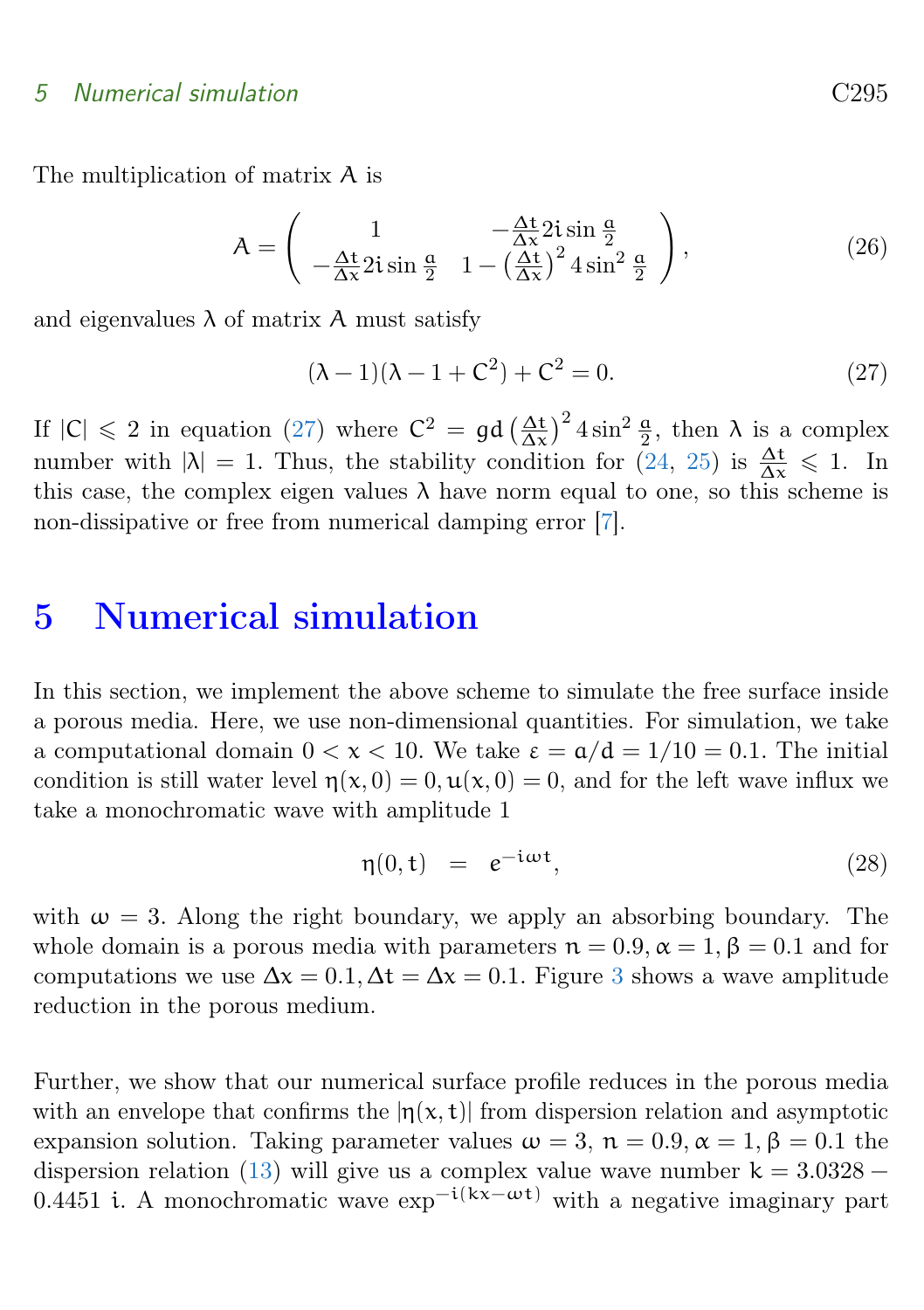

<span id="page-9-1"></span>Figure 3: Damping of wave amplitude inside the porous media.

 $\mathfrak{I}(k)$  will then undergo an amplitude reduction, see Figure [4.](#page-10-0) Let  $K_T = |\eta(x, t)| =$  $\exp \mathfrak{I}(k)x$ , with  $K_T$  as the term that denotes amplitude reduction of incident wave as a function of  $x$ , that is, the length of a porous media. It is now clear that wave damping depends strongly on the complex wave number k. Parameters involved in [\(13\)](#page-5-0) are wave frequency  $\omega$ , porosity n, and linear friction  $\alpha$ .

<span id="page-9-0"></span>For numerical computations, we take the parameters used before and we use  $\Delta x = 0.1$ , and  $\Delta t = \Delta x$ . The surface profile in a porous media is plotted in Figure [4.](#page-10-0) It is seen that the numerical wave amplitude reduction is in a good agreement with the solution from asymptotic expansion. We also see from Figure [4,](#page-10-0) that the longer the porous media Lx is, the bigger the wave damping or the smaller the  $K<sub>T</sub>$ . Wave damping also depends on porosity  $n$ , friction coefficient f, and wave number k. We made another comparison amongst the dependance of wave damping with  $n$  and  $f = \alpha \frac{\omega}{n}$  $\frac{\omega}{n}$ . For the computation, we take  $\omega = 12$  and  $Lx = 10$ . We plot the curve of wave amplitude  $|\eta|$  with respect to porosity n for several values of f. From Figure [5](#page-10-1) (Left), we conclude that for a certain porosity n, larger friction coefficient will lead to a smaller wave transmission coefficient or larger damping. Larger porosity  $n$  will yield larger  $K_T$ , see Figure [5](#page-10-1) (Right).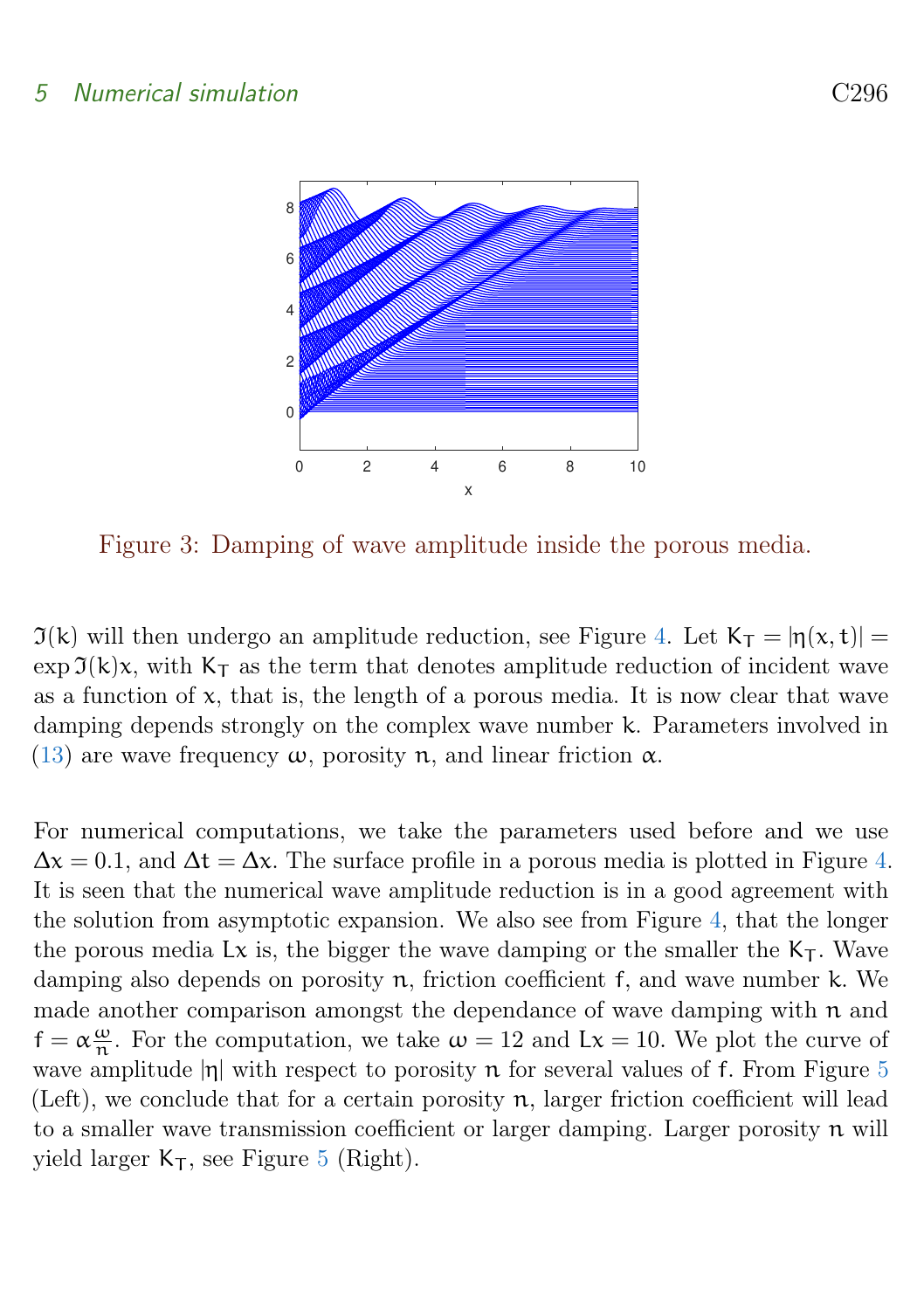

<span id="page-10-0"></span>Figure 4: Black line as the curve of  $|\eta(x,t)| = |\exp^{-i(kx-\omega t)}|$  at certain time of  $k = 3.0328 - 0.4451$  i. Blue line as the numerical surface elevation in porous media. Red line as the asymptotic expansion solution  $\eta = \eta_0 + \varepsilon \eta_1$ .



<span id="page-10-1"></span>Figure 5: (Left) Curves of  $|\eta(x, T)|$  for fixed values of porosity  $n = 0.9$  and several friction coefficient. (Right) The curve of  $K<sub>T</sub>$  w.r.t n for fixed values of friction coefficient.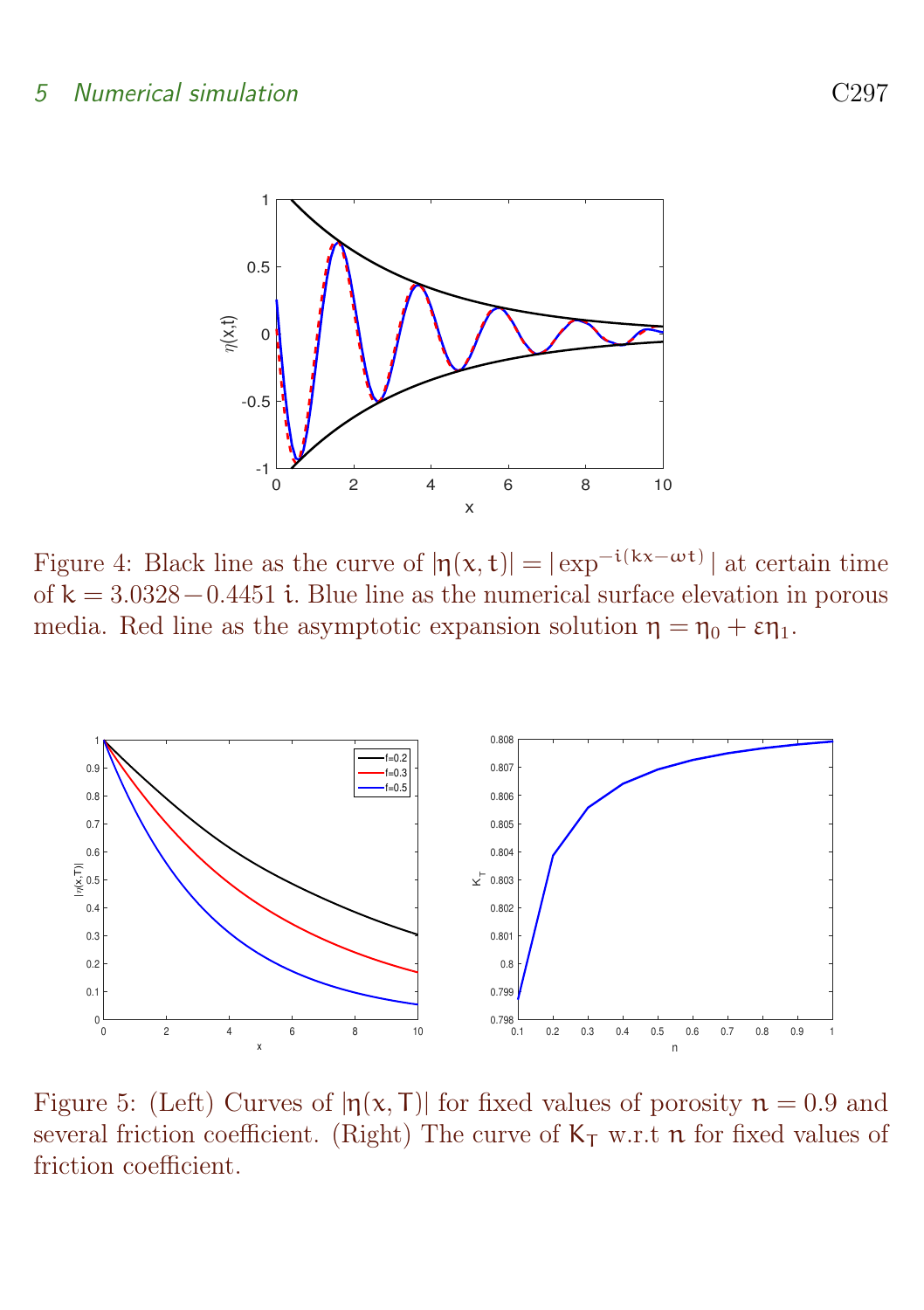#### 6 Conclusions C298

## 6 Conclusions

In our study, first, we derived the dispersion relation that holds for waves inside a porous media where it explains the diffusive mechanism of the porous media itself. Analysis of dispersion relation gives us a damping effect of a specific emerged porous media. Emerged porous media with a particular characteristic and length has a strong influence on the reduction of wave amplitude. Furthermore, the solution for wave amplitude inside the porous media is obtained from asymptotic expansion. The finite volume method on a staggered grid is a stable and free damping error method for simulating wave damping passing through a porous media. Moreover, our numerical scheme results in numerical wave damping that confirms the asymptotic expansion solution.

Acknowledgements IM would like to thank Institut Teknologi Bandung for the Financial Support under Riset KK Grant with contract no.324u/l1.C01/PL/2018 and Ministry of Higher Education grant with contract no.534g/l1.C01/PL/2018. The authors would like to thank the reviewers for their comments and suggestions on how to improve this paper.

## <span id="page-11-0"></span>**References**

- <span id="page-11-1"></span>[1] H.J.S. Fernando, S.P. Samarawickrama, S. Balasubramanian, S.S.L. Hettiarachchi, and S. Voropayev. Effects of porous barriers such as coral reefs on coastal wave propagation. Journal of Hydro-environment Research, 1(3):187 – 194, 2008. doi[:10.1016/j.jher.2007.12.003](https://doi.org/10.1016/j.jher.2007.12.003) [C288](#page-1-1)
- <span id="page-11-2"></span>[2] Pengzhi Lin and S. A. Karunarathna. Numerical study of solitary wave interaction with porous breakwaters. Journal of Waterway, Port, Coastal, and Ocean Engineering, 133(5):352–363, 2007. doi[:10.1061/\(ASCE\)0733-950X\(2007\)133:5\(352\)](https://doi.org/10.1061/(ASCE)0733-950X(2007)133:5(352)) [C288](#page-1-1)
- <span id="page-11-3"></span>[3] Philip L.-F. Liu, Pengzhi Lin, Kuang-An Chang, and Tsutomu Sakakiyama. Numerical modeling of wave interaction with porous structures. Journal of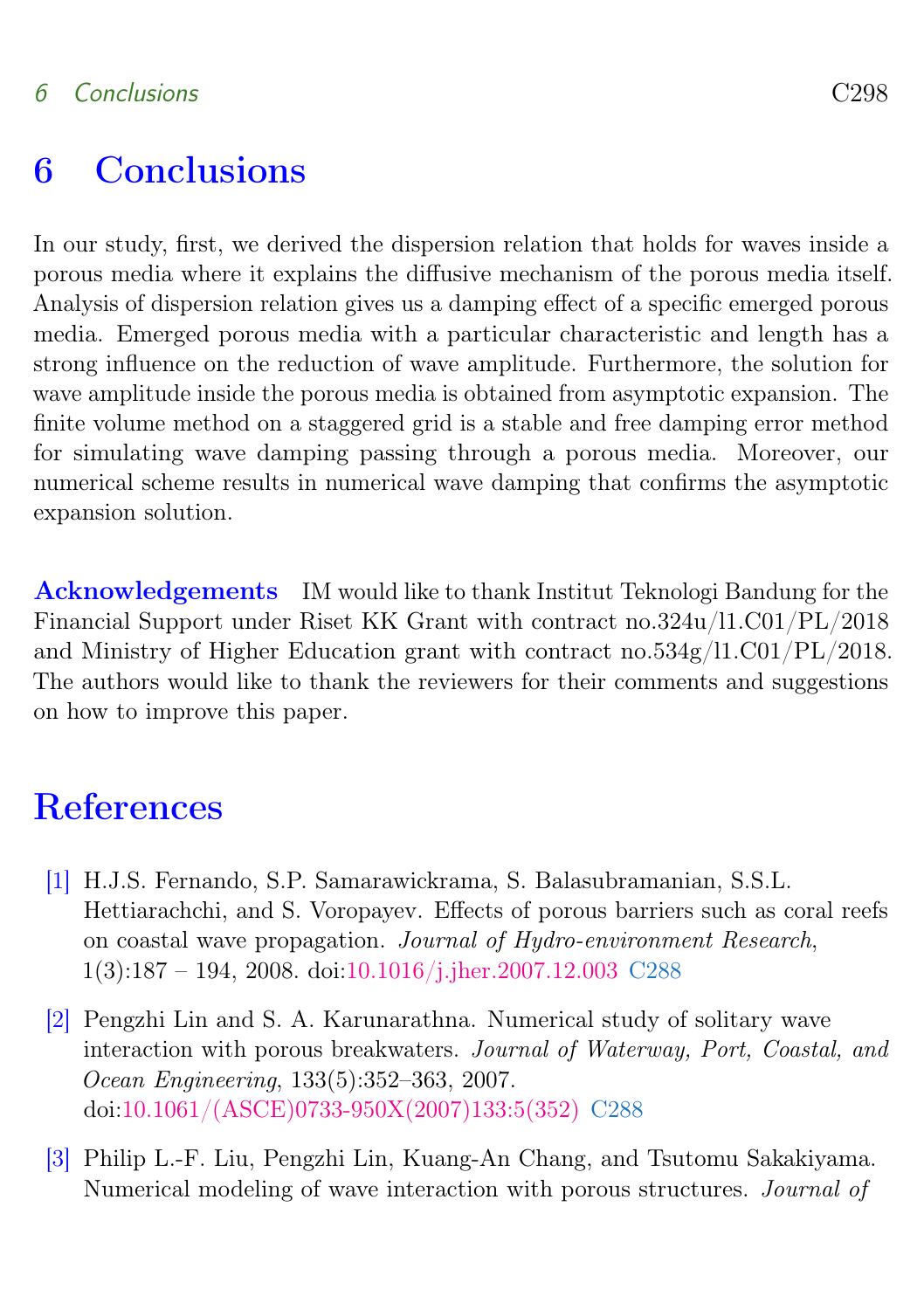#### References C299

Waterway, Port, Coastal, and Ocean Engineering, 125(6):322–330, 1999. doi[:10.1061/\(ASCE\)0733-950X\(1999\)125:6\(322\)](https://doi.org/10.1061/(ASCE)0733-950X(1999)125:6(322)) [C288](#page-1-1)

- <span id="page-12-5"></span>[4] Patrick J. Lynett, Philip L.-F. Liu, Inigo J. Losada, and Cesar Vidal. Solitary wave interaction with porous breakwaters. Journal of Waterway, Port, Coastal, and Ocean Engineering, 126(6):314–322, 2000. [C288](#page-1-1)
- <span id="page-12-2"></span>[5] O.S. Madsen. Wave transmission through porous structures. Journal of Waterways, Harbors, Coastal Engineering, 100:169–188, 1974. [C288,](#page-1-1) [C292](#page-5-2)
- <span id="page-12-7"></span>[6] I. Magdalena, S. R. Pudjaprasetya, and L. H. Wiryanto. Wave interaction with an emerged porous media. Advances in Applied Mathematics and Mechanics, 6(5):680–692, 06 2015. [C289](#page-2-1)
- <span id="page-12-8"></span>[7] S.R. Pudjaprasetya and I. Magdalena. Momentum conservative scheme for dam break and wave run up simulations. East Asia Journal on Applied Mathematics, 4(2):152–165, 2014. doi[:10.4208/eajam.290913.170314a](https://doi.org/10.4208/eajam.290913.170314a) [C294](#page-7-1)
- <span id="page-12-6"></span>[8] Panagiotis D. Scarlatos and Vijay P. Singh. Long-wave transmission through porous breakwaters. Coastal Engineering,  $11(2):141 - 157$ , 1987. doi[:10.1016/0378-3839\(87\)90004-4](https://doi.org/10.1016/0378-3839(87)90004-4) [C288](#page-1-1)
- <span id="page-12-1"></span>[9] C.K. Sollitt and R.H. Cross. Long-wave transmission through porous breakwaters. Proc. 13th Coastal Eng. Conf. 3, pages 1827–1846, 1972. doi[:10.1016/0378-3839\(87\)90004-4](https://doi.org/10.1016/0378-3839(87)90004-4) [C288](#page-1-1)
- <span id="page-12-3"></span>[10] W. Sulisz. Wave reflection and transmission at permeable breakwaters of arbitrary cross-section. Coastal Engineering, 9:371–386, 1985. doi[:10.1016/0378-3839\(85\)90018-3](https://doi.org/10.1016/0378-3839(85)90018-3) [C288](#page-1-1)
- <span id="page-12-4"></span>[11] M. R. A. Van Gent. Wave interaction with permeable coastal structures. International Journal of Rock Mechanics and Mining Sciences and Geomechanics Abstracts, 33(6):277A, 1996. [C288,](#page-1-1) [C290](#page-3-1)

## Author addresses

<span id="page-12-0"></span>1. I Magdalena, Industrial & Financial Mathematics Research Group,